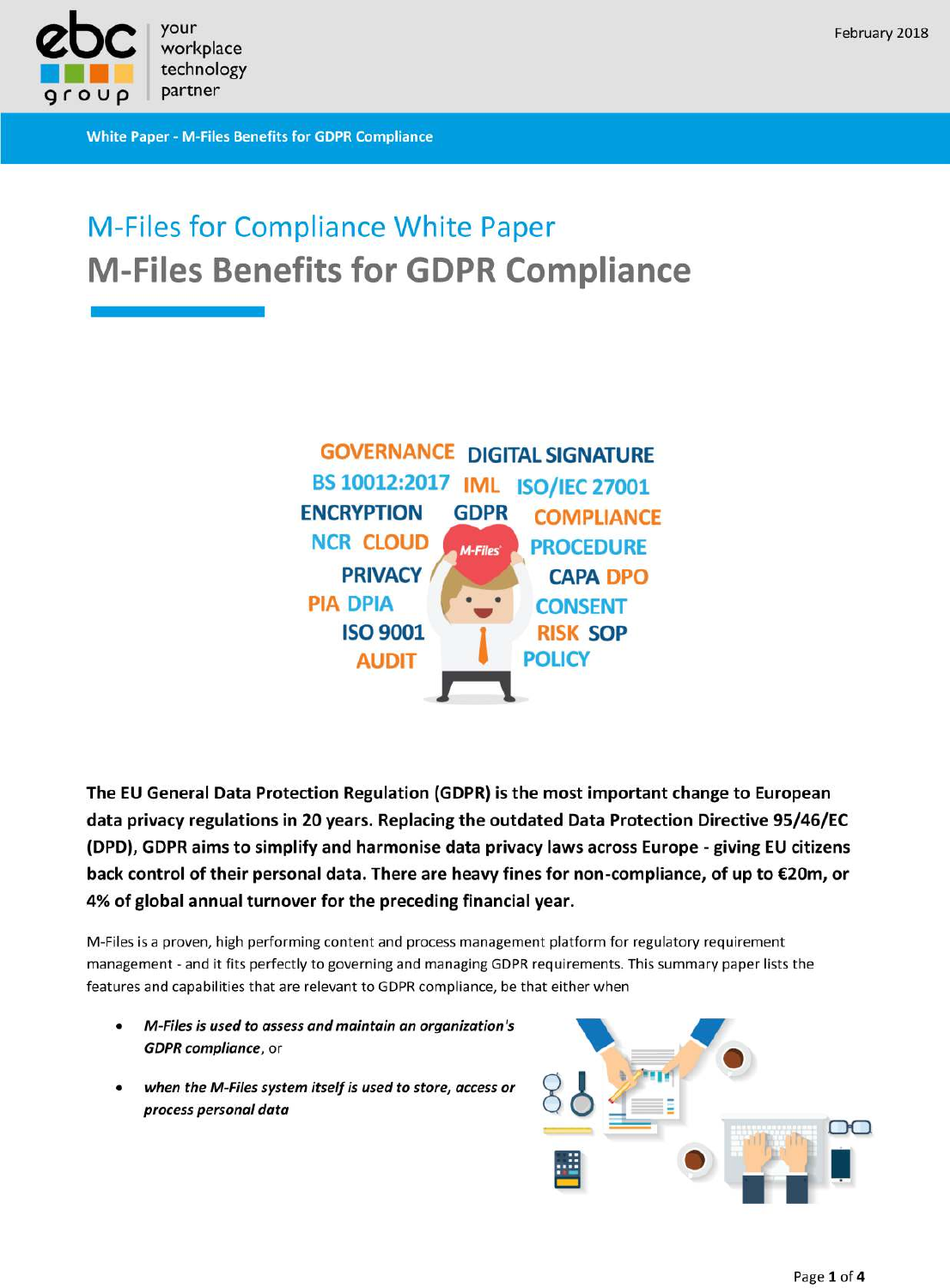### **M-FILES BENEFITS FOR PERSONNEL MANAGING GDPR COMPLIANCE**

#### *The following capabilities help Data Protection Officers (DPO) and other key personnel managing GDPR compliance and protecting the personal data:*

 *Comprehensive search capabilities* allow discovering personal data or identifiers across vast collections of documents and data. With the introduction of the *Intelligent Metadata Layer, or IML,* such discovery capabilities are taken to a whole new level. M-Files can connect to existing systems, enabling search and discovery of personal data across multiple systems, file shares, repositories and databases. There's no need ever to migrate the documents or data into M-Files in order to discover and manage personal data. *For more info on this topic please go* [here.](https://www.m-files.com/en/intelligent-metadata-layer-ecm)

personal information. *For more info on this topic please go* [here.](https://www.m-files.com/user-guide/latest/eng/intelligent_metadata_layer.html)



- The Intelligence services provide advanced *natural language AI analysis that can help identify sensitive personal data*, such as health information, home addresses etc. For example, M-Files user organization could use such capabilities to connect to an existing document repository and search for a) anything about a specific person, b) anything about a specific company, or c) crawl through the entire repository for any files that look like they contain sensitive
- M-Files provides *transparency through folder-less metadata architecture*. For example, all the files, documents, emails and database records for a specific marketing campaign, some of which contain personal data, are found connected to marketing campaign object itself. There's no need to find the full collection of personal data and documents related to a certain topic in different locations, folders and spreadsheets. *For more info on this topic please go* [here](https://www.m-files.com/en/top-ecm-features-new#oneplace)
- M-Files provide unique *Metadata-driven Automatic Permissions* which greatly simplifies effective data control. The M-Files system can be configured to set exact correct permissions for each document and database record based on its current metadata properties. For example, an employee contract with sensitive personal details is automatically visible only to the employee in question, the employee's current line manager (not *all* the line managers), and the HR department. All permission actions on documents and data take place automatically and instantly, reducing both the manual burden and the probability of human error. *For more info on this topic please go* [here](https://www.m-files.com/en/access-permissions)
- M-Files not only supports automatic permission management, but allows *clear verification of the currently effective permissions*. That is: through configurable permission rules each document and database record 'knows' the full list of users who can see the data in question, and also reveals why this is so. For example: employee A sees a customer-related contract since she has Upper Management role in the system, and thus has access to all such documents. Employee B sees the same document since he's the current account manager for the customer in question. However, he has no access to other contracts for other customers. All this what-and-why information is instantly verifiable and auditable in the regular M-Files user interface. There's no need for guesswork



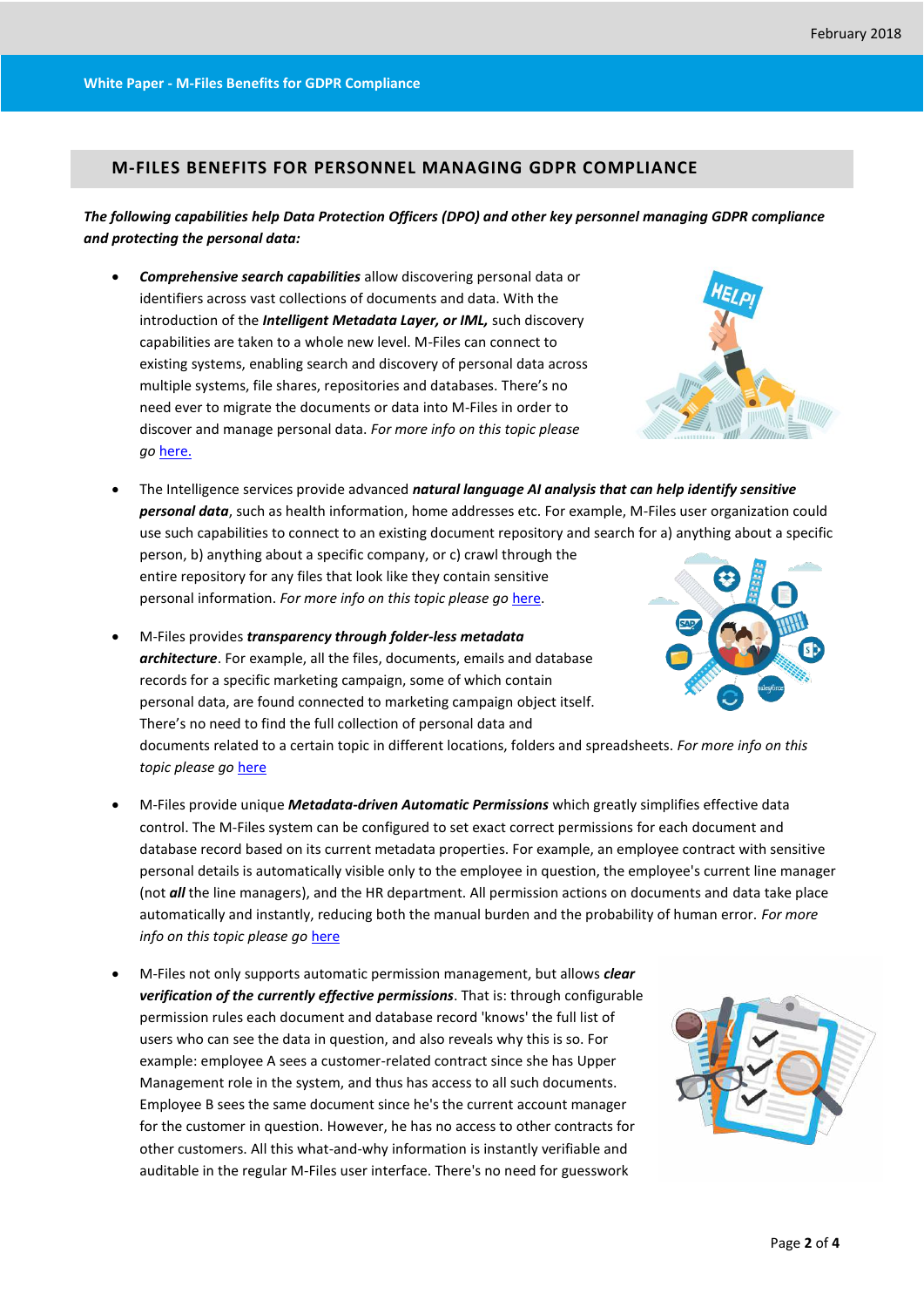like "I wonder who can see this sensitive document….I better ask the IT department". *For more info on this topic please go* [here](https://www.m-files.com/en/top-ecm-features-new#permissions)*.*

 Daily document work is often done with many systems and tools simultaneously. Drafting is done with regular office tools, collaboration or coauthoring with another tool, draft versions are sent back and forth as email attachments, annotation/redlining or proofreading may require yet another tool, there's dedicated tools for digital document signature, and the final documents are published via dedicated portal tools, or locked away in a records management system. As a result, various copies of the same document, including personal information, are left in many places.

With M-Files there can be *a single instance of the document* throughout its entire life cycle. All authoring, collaboration, approval, publishing and archival can be done in one place. Instead of draft versions, only links to the document are emailed out, leaving no document copies stored in obscure locations. This simplifies the protection of personal information. *For more info on this topic please go* [here](https://www.m-files.com/en/top-ecm-features-new#coauthor)*.*

Last but not least, M-Files provides dedicated *M-Files GDPR solution*, a fully pre-packaged assessment &

governance tool for organizations' GDPR compliance projects, handling of DPIA audits, GDPR-related procedures and policies, and the continuous activities to maintain GDPR compliance. Metadata architecture ensures requests, corrective actions, people and documents stay connected and only the right versions are being used. Attempting to do the same in Excel spreadsheets will always eventually fail since different items in different spreadsheets and file collections are disconnected and there's no control of changes over time. *For more info please find take a look at the* [product datasheet](https://kb.cloudvault.m-files.com/Default.aspx?#3ECA226F-7B54-428B-B539-DE443E6134EC/object/B75DF608-61ED-4E55-80AB-5E26470197A3/latest)*.*

#### **GDPR-RELEVANT M-FILES PLATFORM CAPABILITIES**

#### *The following technical platform features may help protecting personal data:*

- M-Files has comprehensive *encryption capabilities*. M-Files can encrypt all the files and documents on the server, protecting the personal data from breaches or intrusions on the back end. The local cache in Mobile apps can be encrypted. Data connections are encrypted between M-Files server back end and any client device being used (Window desktop app, Web browser interface or Mobile apps) thus protecting the personal data in transit.
- M-Files provides *time-stamped full audit trail and full version history*, showing who has logged into the system, and who has saved or modified what and when. *For more info on this topic please go* [here](https://m-files.com/user-guide/latest/eng/Event_log.html)*.*
- Data visibility *control can be configured to the level of individual key personal identifiers*. For example, M-Files HR system can contain a single master inventory of all employees, visible to all. However, more limited HR-only permissions are applied